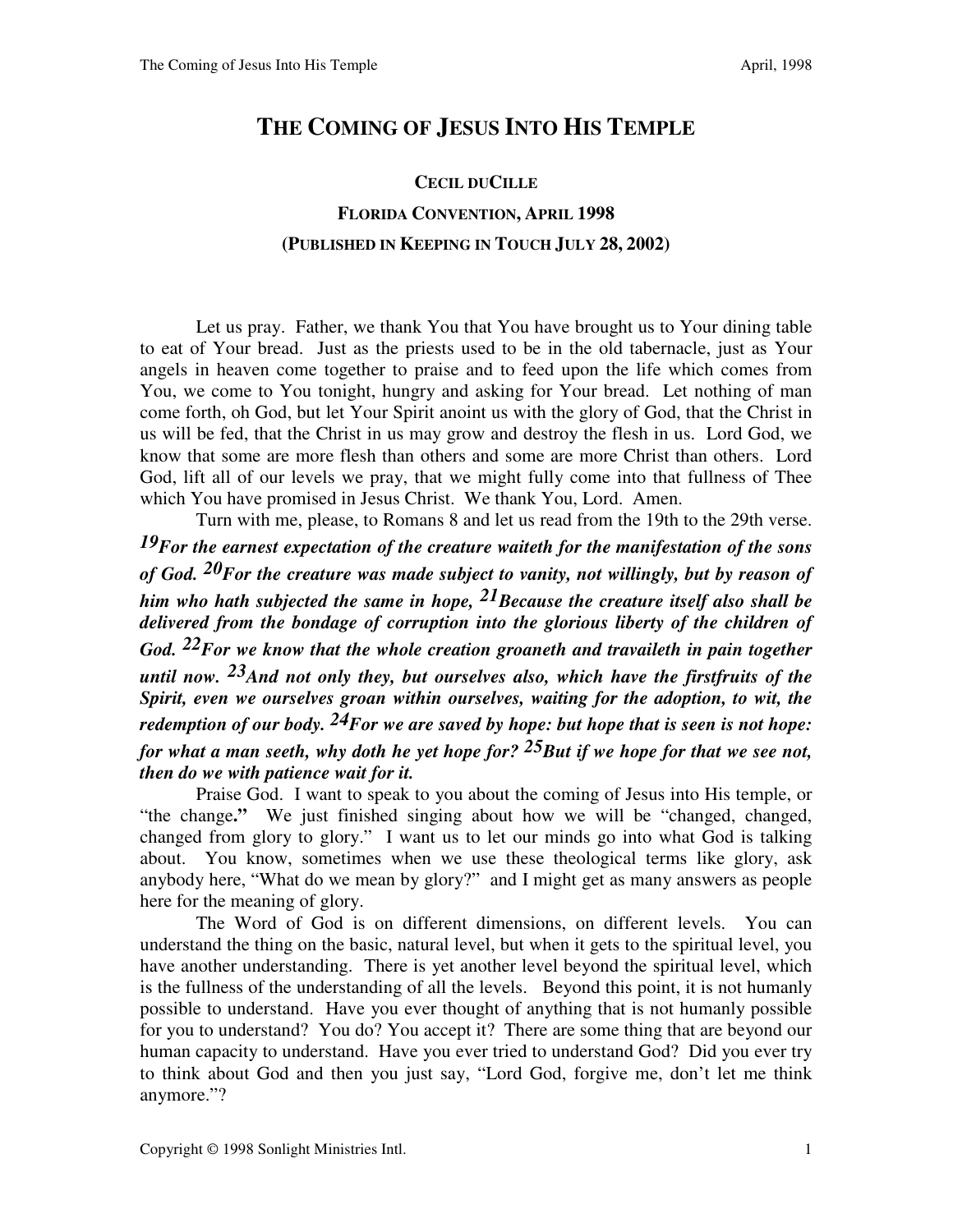Let's look at this God that we call God. He made the heavens and the earth. Can you imagine anybody making the heavens and the earth? Have you ever seen what the astronomers see in the telescopes? Massive worlds swirling around. Some of them are on fire! A sun that keeps blowing out energy for God knows when and never burns out. Where is it getting the energy from? There is no pipeline to the sun and this thing just keeps on, and we are supposed to be, what, 90 million miles from it? Well, you see, if you guys, especially those of you from Germany and up North, spend too much time out in the sun, you will get all sun burned! Who burned you up? A sun that is 90 million miles away burned you. This thing has been going on for a long time and it has no place that it is going to stop putting out fire and light. It is throwing energy and fire 1500 kilometers off the surface of the sun. How about a God who made that? And we understand that that is the smallest sun in the galaxy. They have seen a planet that, you listen, now, the diameter of the planet is the distance from here to the sun! What are we talking about? God! We are talking about God.

 Now, when I try to think about this God, I tremble because I think, "Where did He come from and where did the place come from that He came from?" And, "Who am I?" All I can say is, "Thank You, God, that You are on my side." Yes! Don't try to go any further with that thought. You just thank God that you are existing and if you exist, then God exists. I cannot understand any scientist who would admit that he is, that he exists, and yet he would say that there is no God. It is just so utterly illogical and stupid. Downright stupid. I go outside there and I see cars parked from that end right down the line. Here is a Ford, and here is a Buick, and here is a Toyota. Well, what the car tells me is that there is a place where they make Fords. It tells me that there is a place where they make Buicks and Toyotas, and these places are different places. I have never been to the Toyota factory, but it's not even a good guess – it's right there, the fact remains!

 Now, when I look at my body, this marvelous human thing, I must say, "Well, whoever made this, He is God. He is God! So, we should not have a problem, for the Bible says that if any man comes to God, he must first believe that God is and that He is a rewarder of them that diligently seek Him (Hebrews 11:6).Now, that is a proper, good foundation for us to start with. We are here because God is. Now, the same God who is, He says that whom he did foreknow, He did predestinate to be made in form as His son Jesus Christ (Romans 8:29). Now, we have assurance, then, that we who are sitting here, have the seed of God in us, to become like Jesus Christ! Amen!

 Let us consider who Jesus Christ is. Jesus Christ, somebody says, is the son of Mary. Would you say amen to that? [Congregation: No.... One person says, "Yes!"] Yes! Mary had Him as a baby, therefore, He is her son. If we are agreed on that then we can go on. Jesus Christ is the Son of God. Do we say amen to that? Now, God got together with Mary, planted a seed out of His own bosom into the woman and brought forth a Son. Now, whose blood is in your son? Your blood is in your son? This is the basic principle, that the blood of the father is in the son. So then, Jesus Christ had the blood of this God that made the stars and the sun and the moon and that made you and me. So then, if Jesus had the blood of God Almighty, the life of God Almighty was in a man! Are you with me? I am going step by step. If the blood of God was in a man, then it is not impossible for the blood of God to be in you! Amen. In other words, God laid a foundation, set up a principle and let it work.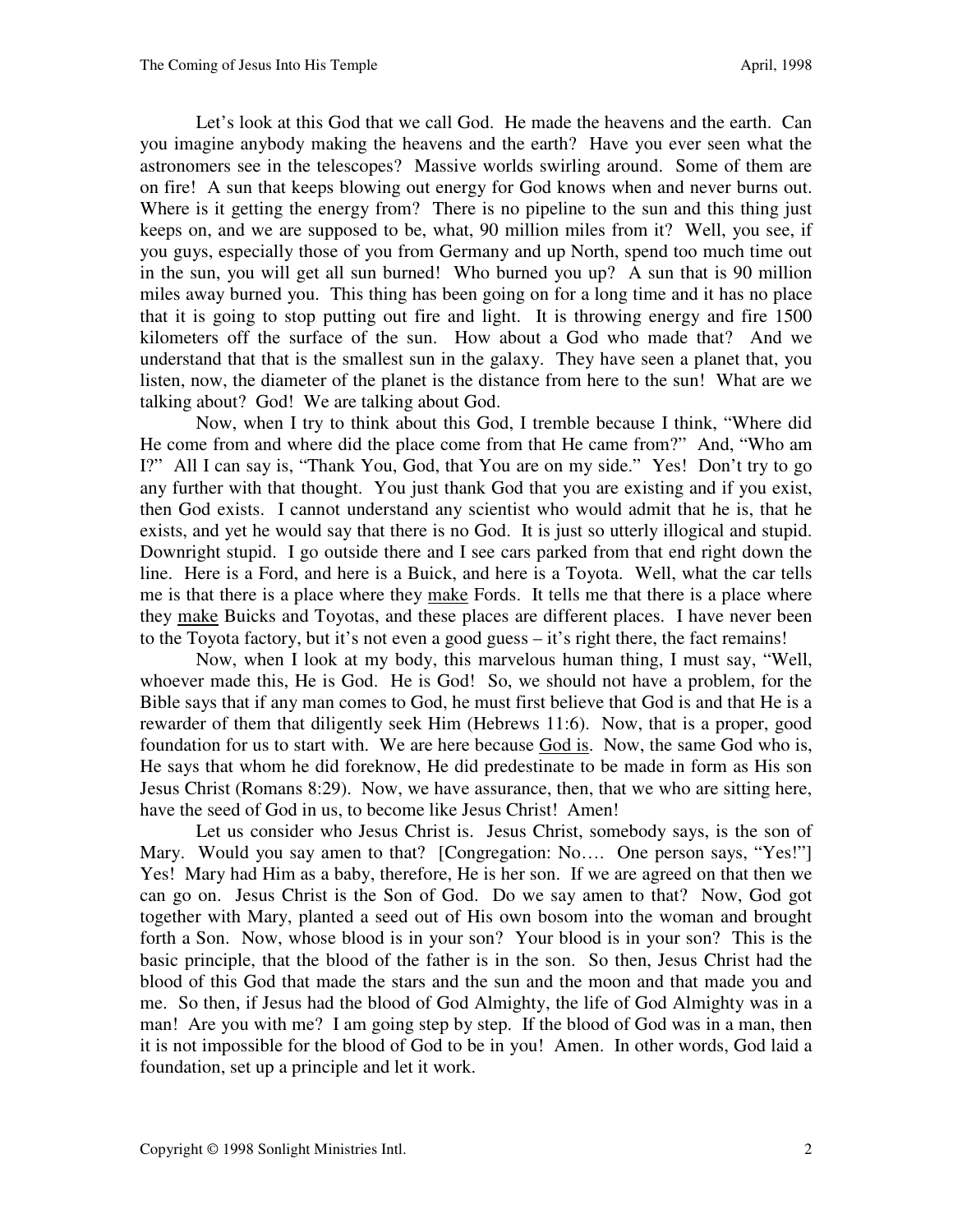Our world was robbed, completely robbed of life. Satan robbed our world of life, because life and sin could not dwell in the same place. So when Adam sinned, he lost his life. Now, if Adam lost his life, then Adam became a dead man. But, if Jesus came with life, then among all the dead men there was a living man. Now, God had to contrive a method of transferring the life from that living man to all of the dead men. Now, if He had transferred the life physically, then you would have a man with a living physical body and a dead soul. It would do you no good. Are you with me? Don't fall asleep on me now!

 Now, according to the Catholic doctrine, when you take the bread, you take the flesh of Jesus, and when you take the wine, you take the blood of Jesus, but you take it into your natural body, therefore, if it were even true, which it is not, you would have someone taking in the life of God into their physical body, but their soul would remain dead. Therefore, Jesus Christ died for the soul of Man. Amen. When Adam was created, what was Adam? A living soul. So he was a live man when he was made, so when he died, he became a dead soul. Now, I am going to explain to you the difference between a living soul and a dead soul. Let us say this represents man (the drawing of the three circles). This is spirit, this is soul, and this is body. That soul, then, that is alive, if this is God, the living soul must have some God in it, for it is God that brings the soul alive. But, because the man is spirit, soul and body, the life must come from the spirit to the soul. So the life must come from God to the spirit. The life comes from God to the sprit, from the spirit to the soul, and let's leave the body for the time being. So, God brought Christ, and Christ sends the Holy Spirit. Therefore the life must come through God to Christ and through Christ to the Holy Ghost. When Jesus, therefore, shed His blood… you know, this is Easter time and the peculiar thing about Easter is that we call it Easter. That word Easter is derived from Ishtar. That is the name of a goddess that was worshipped in Egypt and in all of the ancient world. That goddess was supposed to have had no mother or father, and was supposed to have hatched from an egg that fell down from the sky on Easter morning. Children, have you ever heard that before? That is the reason why they have Easter eggs. That is the reason why Christians do not keep Easter. That is the reason why Satan has pawned it off on the church to keep Easter. Now, you have heard of Lent. Lent is forty days before Easter, beginning with what is called Ash Wednesday. Have you ever heard that before? Do you know what Ash Wednesday is? Ash Wednesday is the day when they put ashes on their foreheads. It is all from the heathen world. It has nothing to do with Jesus Christ, but the church does it. Forty days of Lent, wherein you are not supposed to eat any meat, is a heathen thing. They used to do this in mourning for Nimrod. They called him Tammuz in some places. This mourning, not eating meat, was because Nimrod was killed at Easter time.

 Let me tell you a little of the story. They worshipped Nimrod as the Messiah. He had certain spiritual powers, just like some of our preachers today. He had powers that he could stop an arrow from coming to him. He would just stand up and they would shoot at him. He would just stand there and all the arrows would be deflected by his spiritual powers. Well, the story goes that Shem, who is the first son of Noah, saw the destruction of the people, and prayed about it and sent a man to the tournament with an arrow over which they had prayed and fasted for ten days. The man shot the arrow at him and it struck him dead. They cut his head off and cast it into the river. That started another religion, because they began to worship the river and they said that Nimrod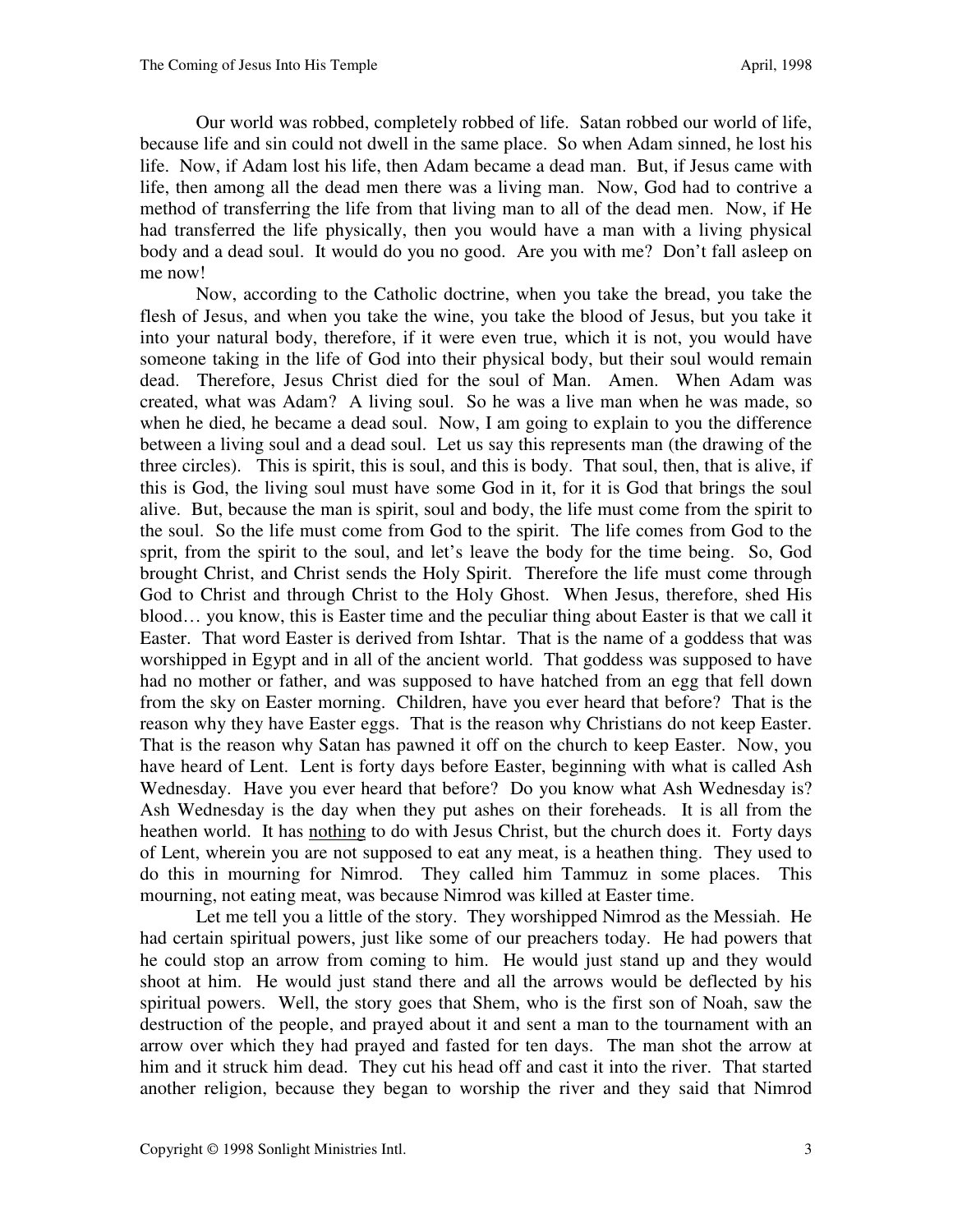would be coming back one day to return, like the return of Christ. The Jewish Passover was the time when Jesus Christ was crucified and because it goes by the moon, up and down, sometimes the Passover and Easter come together. It so happens that it comes together at this time.

 I want you to look with me a little bit on the Blood of Jesus Christ and what the Blood of Jesus Christ means to us. Up to the year of 1, or it might have been near 33 1/2, counting from Jesus Christ, the time of the Passover was right. It was correct. Let me say that over, because some of you don't understand what I am saying. Time is not always right according to God's time, because man sometimes has a different calculation for time than God. There are two types of time calculations that are used in the Bible. One is lunar and one is solar. The solar year is 365 days plus .4. Amen. A lunar year is 360 days. At the time of Jesus' crucifixion, he was about 33 1/2 years old. It was exactly at the day, exactly at the hour, exactly at the moment Jesus Christ was crucified and it was correct. How do you know it was correct at that time? It had to be the perfect time according to the Passover. The Bible says that Jesus Christ would die at the Passover, as the Passover Lamb. He was killed exactly at the Passover. The Bible says that when the fullness of time was come, so that means to say that God had a special time when He was going to allow Jesus Christ to be killed in for the lamb that was to be slain. I want you to see that very carefully because if we are counting time, we have to remember that up to approximately 2,000 years ago time was right.

 Now, why did He have to die? Why did Jesus *have* to die? You remember, Jesus asked the Father in the garden if it could be possible to do this another way and God said, "No, we must go through with it." So, Jesus had to die **,** because He was the only living man on earth. He was the only sinless lamb on earth! He contained within Himself the Blood, or the life, of Almighty God. Oh, praise God!! Amen. Yes, He had the life of God within Himself. Now, this life could only come into me by the laws of God and the only way is if Jesus gave it up and paid the price for me, and if I accept it. I want everybody here to see that, because you know, for Jesus Christ to die and for us to accept it, is basic. He had to get the blood drained out of him. I asked God, as a young Christian, to show me the crucifixion. This is one part of my life I will never forget. Jesus took me step by step in the crucifixion. I saw the crown of thorns put on His head. Now, we talk about revelation. I saw the crown of thorns put on his head. A man took a stick, a rod, and hit him on the head, and it came out like a pincushion through the side of his head, and the blood ran down from the points of the thorns like sweat down His face. He was beaten with what we call a Roman cat-o-nine. It had nine tails and when you got one stroke, you got nine blows. They would put a little lead ball at the end of each tail. Whenever the lead ball hit, it would leave a bruise, like a blood bruise. The cat-o-nine made of leather would take off the skin on His back. When His back was raw, they would rub either salt in it, or vinegar. Then they put this mock robe onto Him and gave Him the cross to carry.

 Jesus was a carpenter and He was used to carrying wood on His shoulder and this wood was in the shape of a cross. A lot of people say, "Oh, it was a stick, one straight pole," and what not. Nothing like that. I saw a cross. Amen. I saw a cross. And they led Him.When they got to one point, a man, mocking Him, came before Him and spat in His face. He could not even wipe it off. When Jesus was explaining this to me, He said, "It was very hard to bear."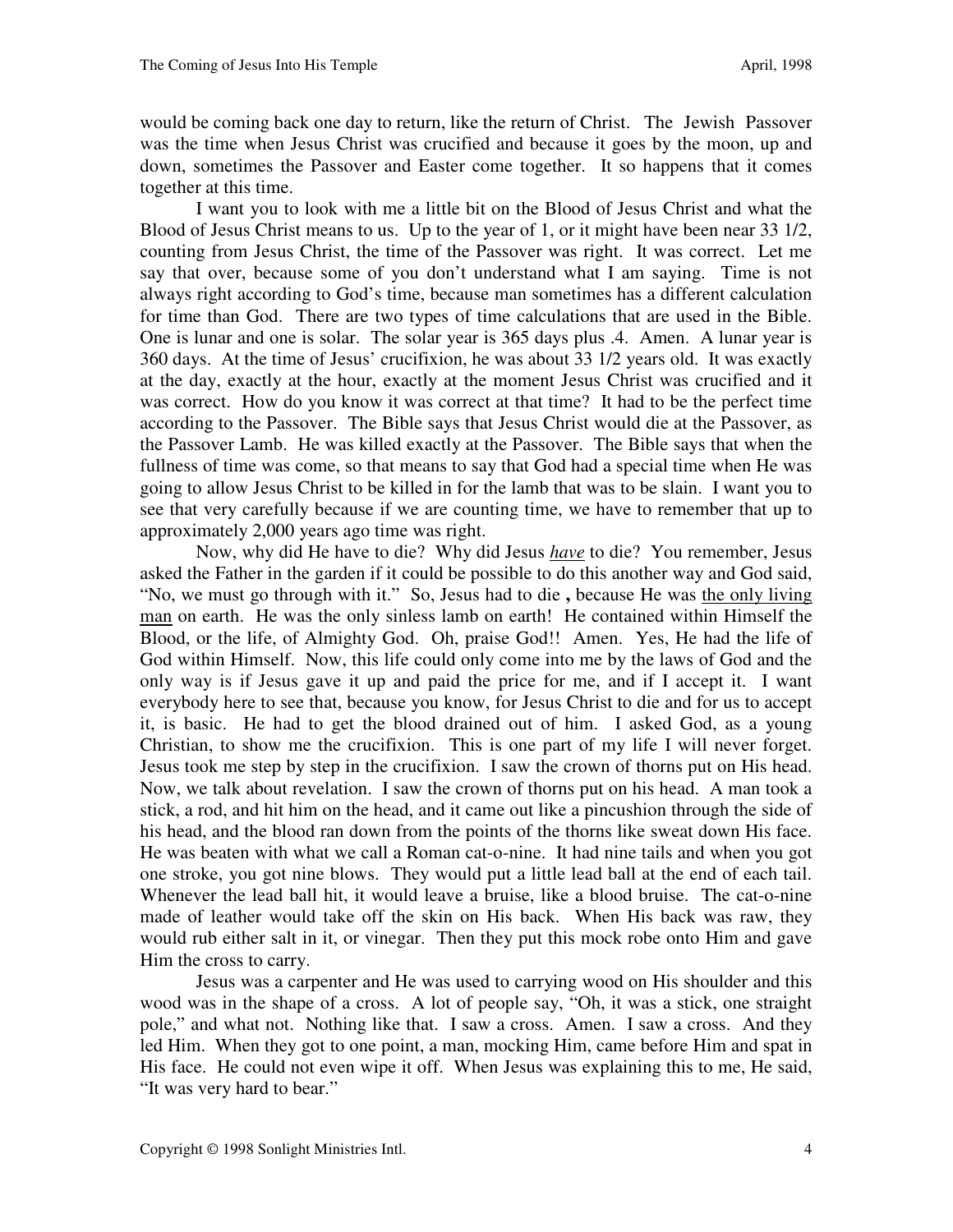When they got to the cross, you know, generally, the Roman soldiers would have to fight the man to get him down. Jesus laid down on the cross. The Bible says that like a lamb to the slaughter, like a sheep before his shearers he opened not his mouth (Isaiah 53:7). They put the big, old, rusty nail in His hand and drove it down and they drove down the nails in both hands. They put the feet together and they drove a nail through them. All this time, God was protecting every bone. The nail went between the bones. They never touched a bone. The Bible said not one bone was broken (Psalm 34:20, John 19:33). Then they lifted up the thing and whump, and he sagged on His hands and that wasn't all. The beating that they had given to His body drove the blood and the water down into His stomach. The Roman soldier came along and plunged his sword into His side. The idea of plunging a sword in the side is to puncture the heart, to make sure that the person is dead.

All this they were doing, they were bringing forth the Word of God that the scriptures might be fulfilled. Blood and water gushed out. You know, when we used to kill animals, we would hang them up and we would cut the throat and drain the blood so that the meat was properly drained of blood. Jesus was drained of His blood. You ask the question, "Why?" This is the reason: when the blood of Jesus left His body, the Holy Ghost at last had a weapon that He could use. Do you understand? The scriptures says that the Blood of Jesus Christ had more power, more glory, than the blood of the lamb. Now, remember, Moses killed the lambs and took the blood and daubed it over the lintels and on the door posts, and when the evil spirits came, they could not enter through those doors, (Exodus 12:23) because of the glory of God that shown from those doors. Now, if the blood of lambs, with the faith of man, could have such a power, what does that say about the blood of Jesus Christ? Amen. Hallelujah!!! It was the absolute weapon to defeat Satan. Hallelujah!!!!!!!!

 The Bible said that the lamb for the sin offering should be burned with fire, and that it should be burned without the camp (Exodus 29:14, John 1:29). Therefore, Jesus Christ had one more duty to do. He had to go to hell. I am going to say something that may shock you now, for Adam was in hell, Abel was in hell, Abraham was in hell, David was in hell and Jesus had to go to hell to set them free. There is one more reason He had to go to hell. He had to go to hell, not only because Abraham had gone to hell, but he had to go hell because I would have gone to hell! The wages of sin is death and He had to pay for my death! The price was not fully paid until He paid it in hell. So Jesus went and paid it.

 I don't want to confuse you, but look here, we have Jesus, the same Jesus is Christ and the same Christ is Lord. Let us see what that means. Now, Jesus is the son of Mary. This is actually "Yeshua." So, "Jesus" is English and "Iosus" is German and they are all Latin languages. Do you know who first called Him Jesus? Pilate gave Him the name "Jesus." He said, "Write it in Latin." The word "Jesus" is the end of the Latin nominative. He said "Write in Greek: Iesous." He said, "Write it in Hebrew: Yeshua." So, there were three words there, and we call Him Jesus. Jesus, then, would be son of Mary. Christ is God, and Lord, Savior So, when Jesus died, He was split in three parts. Are you with me, brethren? When Jesus died he was split in three parts. Look at these three parts here. When a sinner dies, what happens? His spirit goes back to God, that's gone. His soul goes down to hell and his body to the grave. Three parts. The Bible says that the word of God is sharper than any two-edged sword, dividing asunder of soul and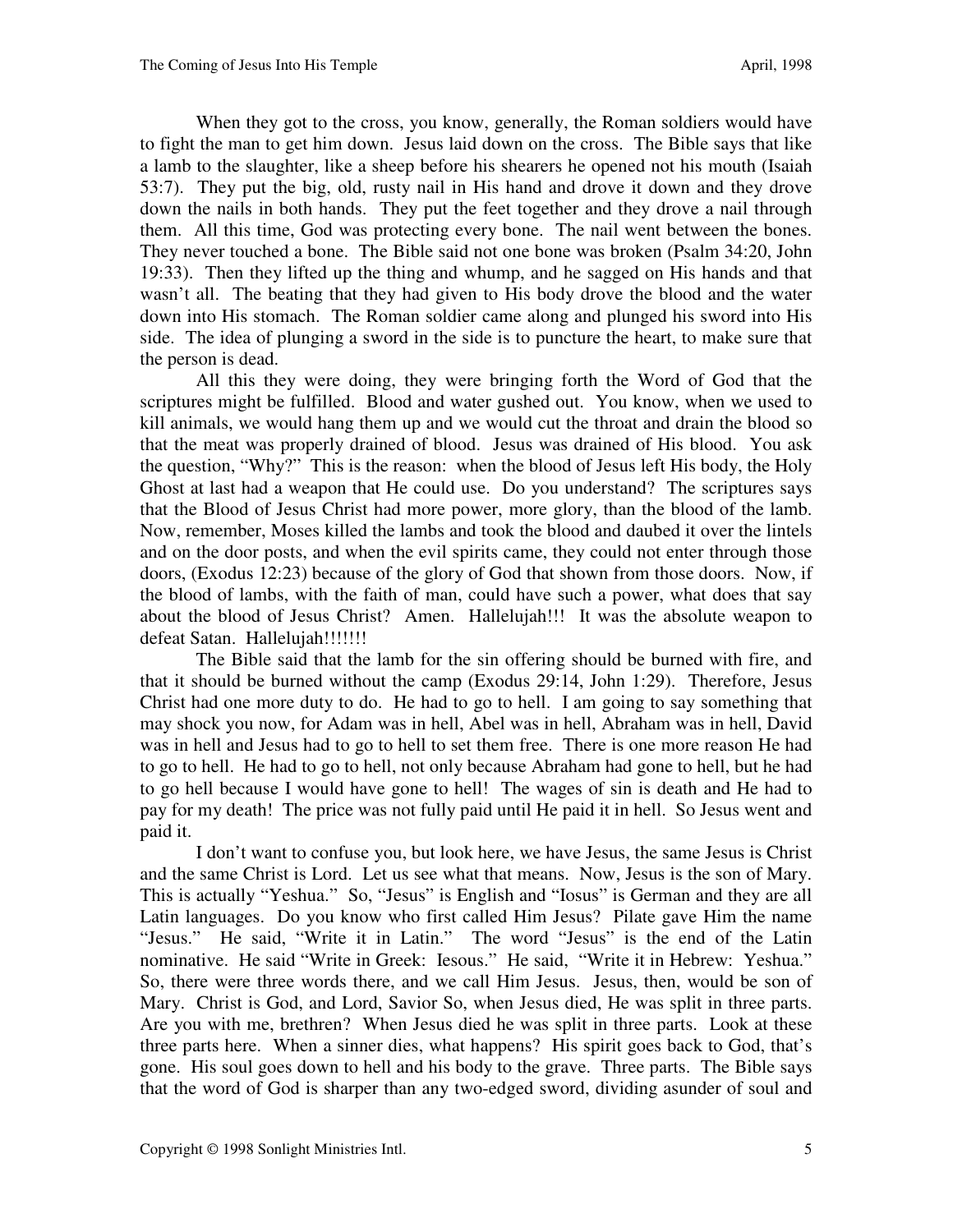spirit (Hebrews 4:12). Amen. We need the proper doctrine of Christ. So, Jesus was split in three parts. The body went to the grave. The soul went to hell to pay the price of sin, but Jesus Christ was the High Priest. He was both the High Priest and the lamb. Now, when the high priest sacrifices the lamb, what happens to the lamb? You have to help me, please. The lamb dies and is burnt outside of the camp, but the high priest, where does he go? He takes the blood of the lamb and he goes through the tabernacle. Where is he going? He is going to the Holy of Holies. Why? What is he going to do in the Holy of Holies? He is going to offer it before God for the sins of the people. Hallelujah!!! Hallelujah!!! Now, when God accepts the offering, what happens? Tell me now, please. He comes back out. If God didn't accept the offering, what would have happened to the high priest? He wouldn't come back out. So, when the offering is accepted, the high priest, Christ, must come back and He must give the people the deliverance that they need from their sins. Are you with me? Now, let's look at Jesus. So, Jesus being the lamb and Jesus being the high priest, for the high priest and the lamb to come back together to bring deliverance to the people, the lamb must be resurrected. Amen. Can you see that, brethren? It is absolutely necessary that the lamb had to be resurrected.

When Jesus went to hell... somebody said, he only went to hell in order to preach to the spirits in prison. My question would be, "Why did it take Him three days?" He went to atone for our sins. Hallelujah. He preached to the spirits in prison after the resurrection. Come on now. Somebody said, "Hey, you are wrong." He didn't preach to the spirits in prison as a dead man. He came alive in Hell!

 When the high priest when to the Father, remember, the Bible says that God is the judge. Every man that dies God judges him. Did you know you go before the judgment seat of God when you die? When Christ was presented before God, God judged Him innocent. God judged Him sinless. When God judged him sinless, the devil was in trouble! All the men who died before, they had sin and because they had sin, the devil took them. The devil contended! The Bible says death reigned from Adam to Moses (Romans 5:14). Why Moses? All the men who died from Adam down to Moses, the devil took them. Why? Because the wages of sin is death (Romans 6:23), and none of them were sinless. So, then how did Moses beat the devil? Moses was the only man who died and the devil couldn't touch him because God told Moses exactly when he was going to die (Deuteronomy 31:14).And if you could offer sacrifices, brother, and God told you exactly when you were going to die, you would offer a sacrifice for yourself and get sinless before you died!

 So, in the law, there was a way of escape and one man out of every dispensation escaped. In the dispensation of innocence Enoch escaped. By faith Enoch walked with God and Enoch was not, for God took him (Genesis 5:24).The only way Enoch could have escaped is by not dying. Now, Elijah made an escape, too, but he couldn't die or he would go to hell. Amen. The next man came under the law and under the law, all Moses needed to know from God was when he was going to die; so he made a sacrifice for himself and the Bible says that Satan contended over the body of Moses (Jude 1:9). We knew that Moses escaped, because he appeared on the mount of transfiguration with Elijah, who didn't die (Matthew 17: 3). Now, you and I have an escape. Hallelujah. That's what we are coming to. Jesus preached to the spirits in prison and after He preached to them at His resurrection they resurrected also. We are talking about a physical resurrection. Amen. Their souls were not perfected. Did you ever hear any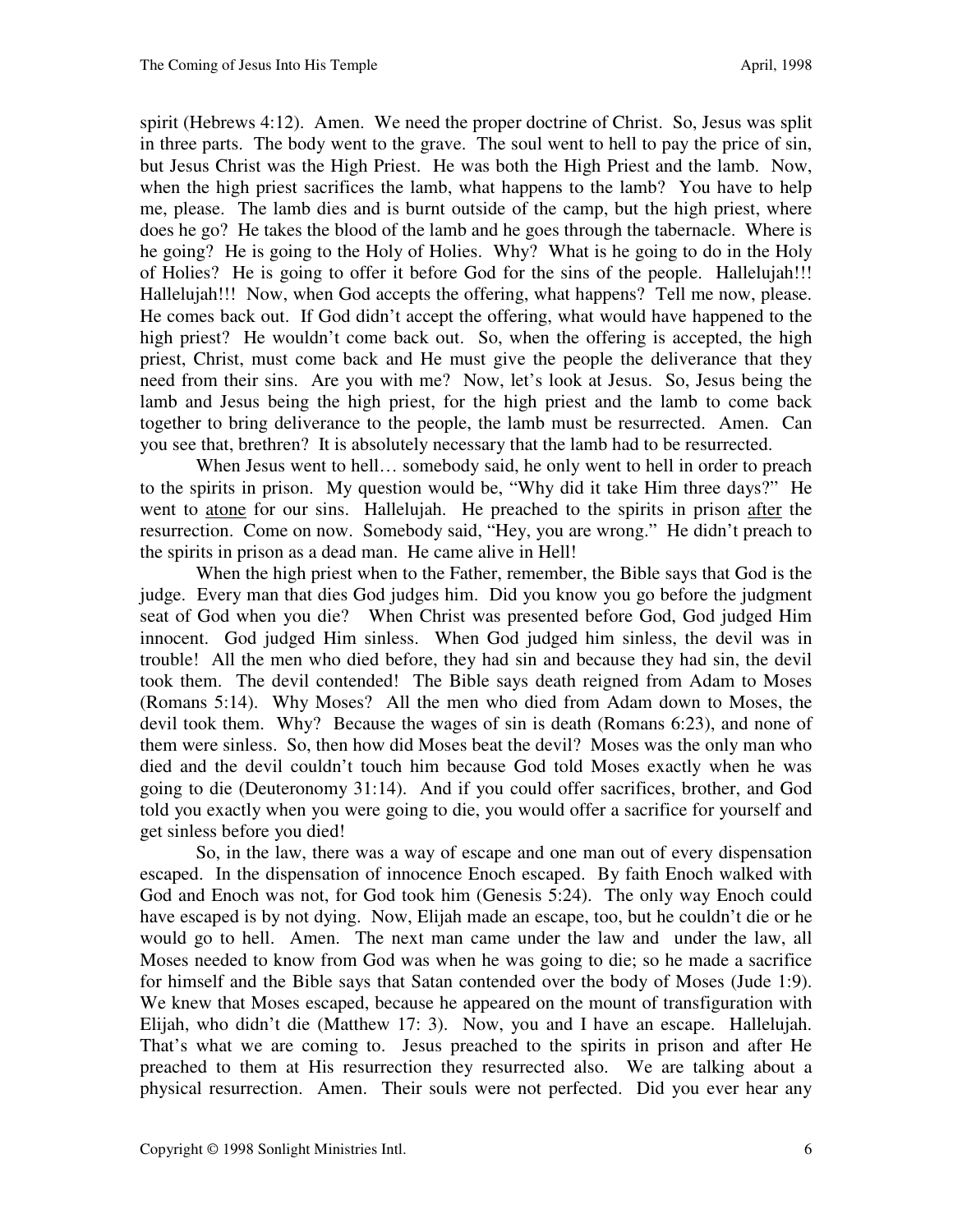doctrine like that before? Their souls were not perfected, yet their bodies were resurrected, because Jesus said, if you believe in Me, I will raise you up at the last day (John 6:40). Now, what raised them up? It was the Blood!! Amen!! Let's read it. We are in Romans 8. He said He would quicken your mortal bodies by His Spirit that dwelleth in you. Read verse 11, *But if the Spirit of him that raised up Jesus from the dead dwell in you, he that raised up Christ from the dead shall also quicken your mortal bodies by his Spirit that dwelleth in you.* Do you know what that means?It means that the mortal bodies of the people here, all of us here, that if Christ dwells in us, the same Spirit, which is the Holy Ghost, that raised Him up from the dead, will quicken your mortal bodies. Now, He did not say that He will quicken your dead bodies alone, He will quicken your mortal bodies, that is, while you are alive. You will be quickened while you are alive. What do we mean? It means that the life that is in God, in the Blood of Jesus Christ, will come into you, into your soul and that it will quicken your mortal bodies, because of the life that is in your soul.

 I am speaking from first hand experience. Amen. I did not believe in tongues, mainly because I did not know about tongues. I was innocent of God. Innocent, didn't know God, and I was praying and God showed me an explosion. He said that three explosions would come in my life. The scriptures call it dunamin, dynamite. That's what the scriptures call it. He said, "On the 7th of February," and I saw an explosion, boom!! He said, "On the 14th of February," and I saw another explosion, boom!! He said, "And then…," and the next explosion was under my feet and that explosion threw me flying and I got up off my knees gasping. I had no idea what it was, but on the 7th I had a vision that I was walking with Jesus Christ, and as we walked along, He talked, and it was so glorious just to be walking with Him and He was talking and He was talking. I didn't know what He was saying. I didn't know what He was saying, but it was sweet until He stopped. He went up three flights of steps and He turned around and stopped. "Turn back," He said. "But…" "Turn back." I turned back. When I turned back, I came out of the vision, and I was kneeling beside my bed, but I still heard Him talking. I started searching the house. Where was He? I went outside, went around the house, came around and He was till talking. But, when I went outside, He was still talking as loud as when I was inside. So, I came to the conclusion that He was with me! He was on me somewhere! I opened my shirt and this talking was going on, no movement, and man, you talk about being frightened! I was in this wilderness house alone. I didn't know that God did these things and all of a sudden there is talking going on inside of me. Tell me now, wouldn't you be frightened? So, I said, "My God, what is this?" When I asked God what it was, He frightened me more. I opened my eyes and saw a scroll on my bed and the scroll began to rise. Talk about levitation, now. The scroll began to rise until it came up to my eye level and it turned and it said, "I Corinthians chapter 12." I began to read it, reading the chapter, I came down to the part where it said tongues. When I said, "tongues," my whole body quickened like this. "Oh, oh, my God!! This is tongues!!" Aren't you glad you don't have to learn like that? Come, tell me now! Aren't you glad you don't have to learn the hard way? All these people around you to tell you to talk in tongues, you've heard tongues, you know what tongues is! I didn't know anything. That was the 7th.

 The 14th, I was sitting down again, forgot everything. A brother came to me and said, "Can you take me up to a church at Chalkie Hill up in the mountains? I have a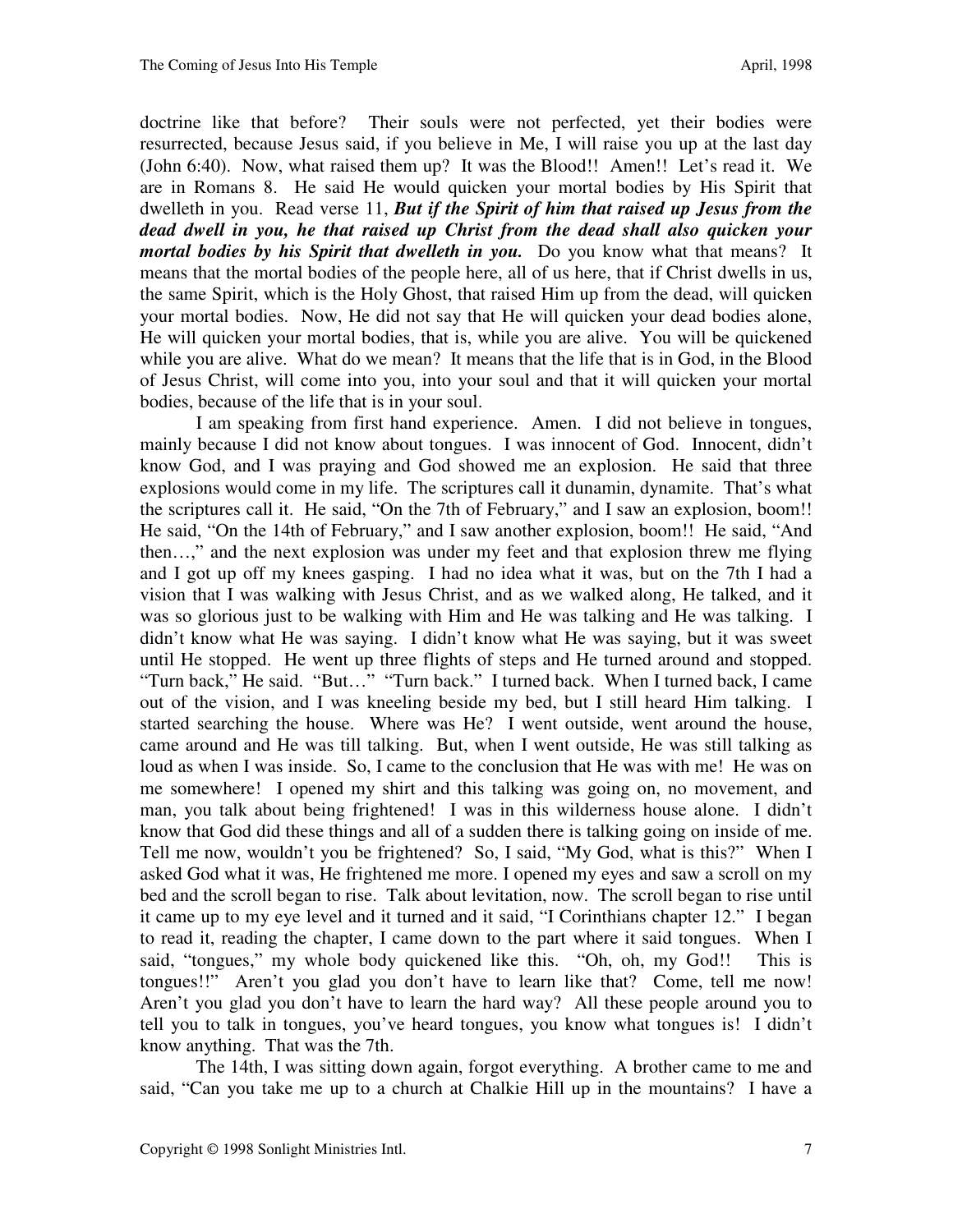preaching engagement and I have no transportation." I had a little pickup, a Ford. We all jumped into this Ford. This man, my friend, and these other two preachers, now, four of us, we went up to this church. When I sat on the bench there, long pew, suddenly… you think Bro. Burt shouts. I was sitting down quietly and suddenly, "Hallelujah!!!" I jumped out of my seat. I was ashamed, now, very much ashamed. This was a Holy Quietness Church. No, no, they do not do those sort of things. I was ashamed now. "Hallelujah!!" Remember now, I was going to keep my experience quiet. I was not going to tell anybody. I remembered D. L. Moody said that the Holy Ghost is for ministers, so I thought to myself, "Well, God is making me a minister now." So, I locked my arms around the bench. The next explosion came, the bench went up, all the people fell off the bench. I felt like I could bore a hole down in the floor. Everybody was looking at me now. Everybody was looking at me. I was ashamed now. The brother who I went along with, they called him to give the message. I never forgot what he said. That made me more ashamed. He said, "Brethren, if we don't let this man preach, we won't have any service here today." I picked up my Bible and went up. I went up to the podium and I started to preach Matthew 24, the coming of Jesus. All I wanted to do was to finish with that thing and to get down, because that was the first time I had ever preached in a church. I did not want them to think that I wanted to take over the meeting, because the moment I got up there I was all right. No more shouting. I started to preach and, lo and behold, the whole congregation was bent forward, low down. I was looking at the top of their heads. I said to myself, "What is this? I am putting them to sleep!" I was worse ashamed now. This same brother, he suddenly pitched forward onto the floor and he rolled, rolled, rolled, rolled, rolled, and he hit his head on the wall. He rolled back, and hit his head on the other wall and he rolled back. I had never seen anything like that before. Of course, I was not used to church. Never been in church like that before. And then, they kept going down, down, down, down, until everybody laid down flat on the floor. I said to myself, "Well, probably they practice this here every Sunday." I grabbed my Bible and sat down. I didn't understand what was happening.

 They stayed there for about two hours. Then one sinner in the middle jumped up, "Praise God for salvation! Thank God, Jesus saved me!" And she gave such a wonderful testimony. Another one jumped up and said, "Oh, thank God!" Then people started getting up one by one. There was a man near to me, an older man. I saw him struggling to get up so I helped him up. He stood up. The meeting, now, was dismissed. I went to shake some people's hands, because I wanted to know what happened, but they ran from me! So, I had this old man now, and I said to him, "Friend, what happened?" He said, "Brother, I am a deacon in this church." He said, "I have been here for thirty years, and I've never seen this before." That answered my question about it I said, "So, what happened to you?" He said, "I was here and I felt like somebody put a hand on the back of my head and began to press me down." He said, "I began to resist, but the more I resisted, the further down I went, until I just sprawled out on the ground." He said, "When I hit the floor all my sins came before me. I began to confess before God." He said he felt such a cleansing and deliverance. I knew then the meaning of Pentecost. Hallelujah!!

All that we see going on in the churches, the drunkenness, the laughing, if it was bringing fourth glory to God, we couldn't say anything about it. You understand? If these things are happening every night and the same people that got blessed the night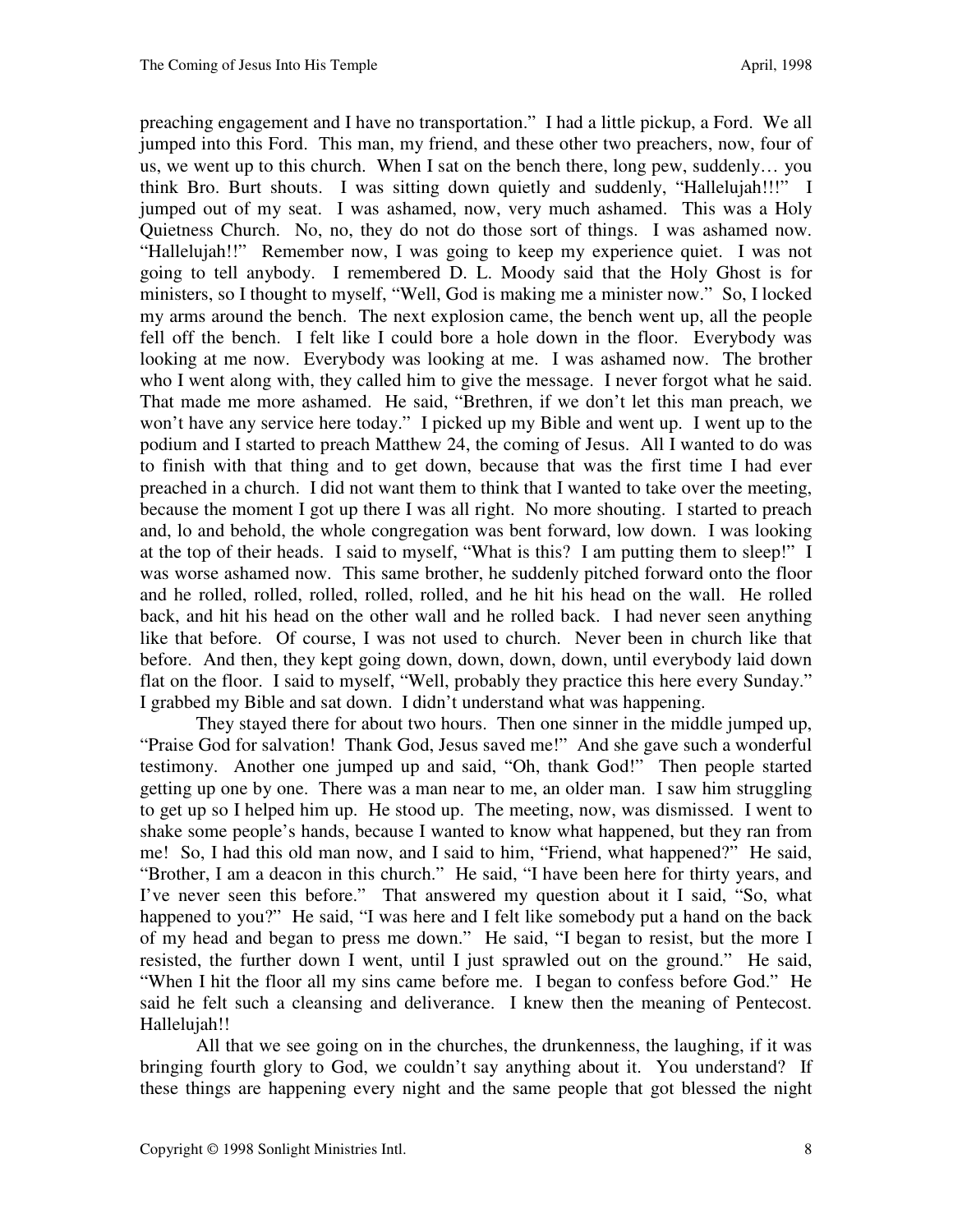before come back and the same thing happens again the next night and the next night, and that becomes the form of the service, then it is not bringing glory to God. You see that God says He is bringing us forth in the image of His Son. I want to take you to 2 Corinthians 3:18. We want to look at a few things there. As we were singing about being changed from glory to glory, God quickened it to me. *But we all, with open face beholding as in a glass the glory of the Lord, are changed into the same image from glory to glory, even as by the Spirit of the Lord.* This is saying that the God that is out here is coming into the body.When he comes there, he is going to come into the world.

What we are talking about is the coming of Jesus Christ. Jesus Christ comes from the Father. He comes through Jesus, He comes through the Holy Ghost, He comes into my spirit, He comes into my soul, He comes into my body and quickens my mortal body. Then he is going to show himself forth in the world. Now, this is not a strange doctrine. Some people preach it as a strange doctrine. If I preach this without telling you that Jesus is coming from the sky, I still would be shortchanging you. Do you understand, brethren? Jesus must come in His temple before He comes in the world. The temple of God must experience the fullness of God before the world can see Him. So what is happening now is that Christ is manifesting more and more through us. This is why we are finding so many faults among us. When Jesus begins to manifest in the human being, it exposes your faults. The first knowledge that you have of the coming of Jesus is a rejection inside and a disgust with your own self, with your own thoughts, with your own desires, with your own emotions. You find fault with yourself. You see yourself as base! That means that Jesus is coming forth in you. Hallelujah!!!

 Now, where does that Blood come in? For the Blood of the Lamb must first sanctify the temple before the Spirit of the Lamb can come in. You see, that's what the high priest does. He sprinkles the blood and sanctifies. As our brother showed us yesterday, he said "Focus." So you are going to focus, first, on the sanctification of the temple. How do you sanctify the temple? As a man beholdeth himself in a glass, from glory to glory. You begin to look at Jesus Christ. Look at Him in the Word. Look at Him in the Spirit. Look at Him from your own mind and while you are looking, you are changing. Do you understand that? God is not asking you to do wonderful things to cleanse yourself of sin. All He is asking you to do is to look at the Lamb of God. I believe, brethren, that everyone of you should take your Bible and study the crucifixion and the shedding of blood. Since the time Jesus showed me how the blood was spilt, I have a weapon that is most destructive to demon spirits and devils.

 I'm going to tell you a story and I am going to close with this. I have had many confrontations with devils. Two of these confrontations are the most outstanding and they sound like fairy tales. We were preaching in a place where a sorcerer ruled the people. He was so terrible that he hurt a man with an ax and the man took him to court. The sorcerer told the judge that he could not try him in court, that the judge would have no power to try him. Every time the judge got on the bench to try the case, he fell off, and the case would keep being put off. Finally the judge fell off of the bench and the sorcerer said to the man, "If you want to live, withdraw the case." The people were so afraid of him that the man had to withdraw the case and ask his forgiveness. To cut the long story short, we had a confrontation with this man. He came to me and told me, "I'm going to kill you. I'm going to kill seven of you, and I'm going to take over the church." He went to all the elders and he told them, "I will be your next elder." He called the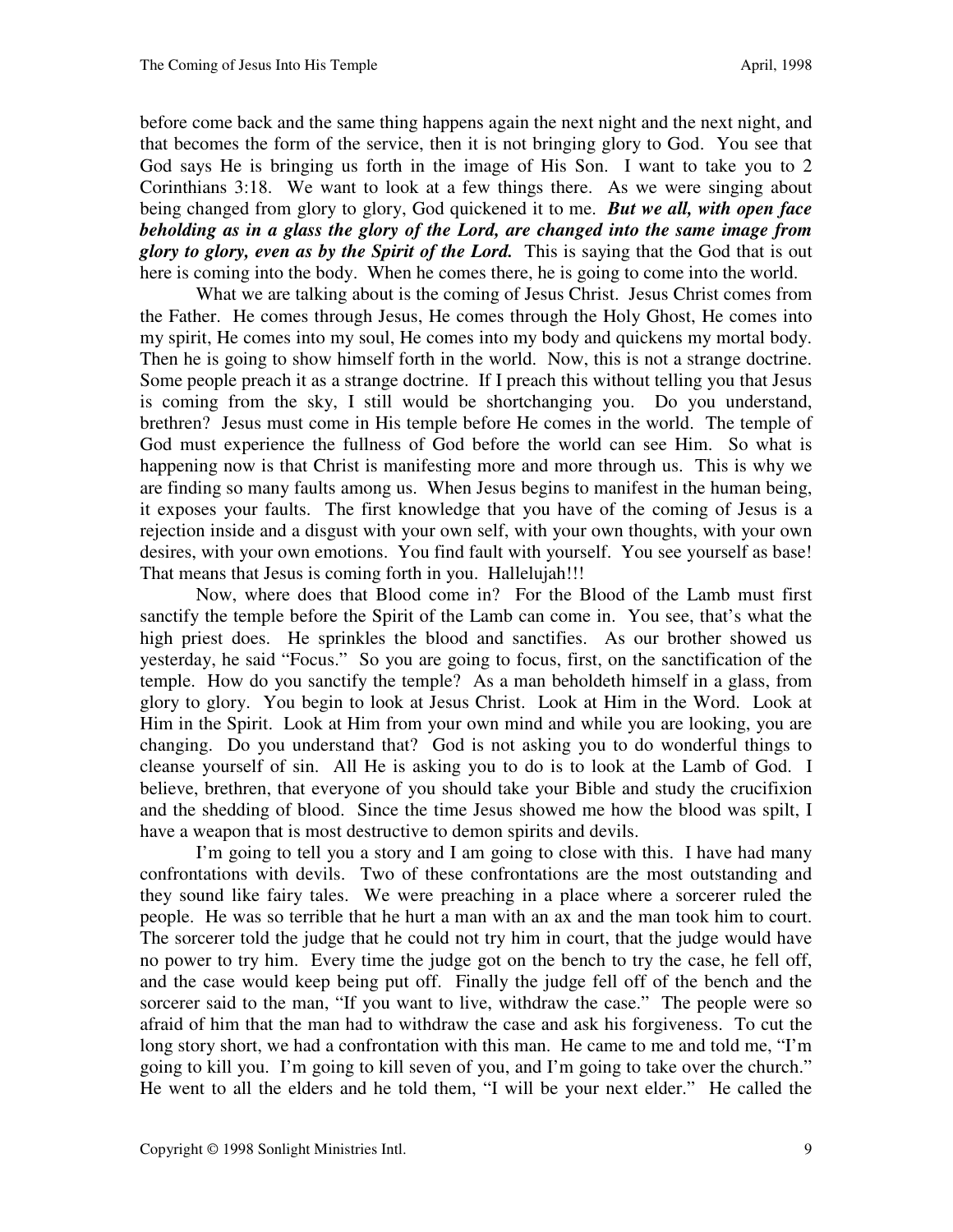whole village together and he went on the train and stood on the step of the train and said, "I'm going to Daddy in Bagwa. I am going to this great sorcerer. Your elder will be dead." He said, "Good-bye, good-bye, good-bye duCille, good-bye." Now, duCille laughed. I forgot everything about it. That night I went home, put on my pajamas, was about to step into bed, when all of a sudden I noticed that there was no wall in the house. The wall was gone, no wall. I was looking outside and yet I knew the house was standing, so the wall was there. It was bright moonlight and you have to go to Jamaica to know what Jamaican moonlight is like. You could see every pebble on the ground. I was looking outside and I got the knowledge that God had lifted me up into another dimension, so that I could see through the wall, because an attack was coming. So I stood at the bottom of the bed looking outside and instead of covering myself with the Blood, I was enjoying the moonlight. That is one of the mistakes that you make in the spiritual realm. You can be too complacent. Suddenly I saw a thing, maybe nine feet tall. It had the shape of a man, but the head was like some kind of animal. It stepped into the yard, snuffing around like he was smelling for something. I called to him in the name of Jesus, but the words didn't come out. The moment I said, "Aahh…" it turned through the wall like lightening and struck me, you know, like when a lion would jump on a prey. I was thrown down on the bed and this thing was on top of me. My hands were like a ton each and my tongue couldn't move. The only thing that was moving was my mind. I heard another thud in the bed. Although I couldn't turn my head, I saw Jesus. He just came and touched me on the shoulder. "It's not a natural fight," He said, "it's a spiritual fight." Immediately, I relaxed. Seeing Jesus, I knew the battle was won. I saw Him hanging on the cross. Immediately, immediately He touched me, I saw His eyes and a cross rose up before me. He was listing like this, to the left. I saw the blood twining around His armpit, coming down. It was vivid! The blood was coming down His cheeks and the blood was draining from His side down on His legs. The blood on the leg was draining down on the wood. A drop from the left hand, it made a sound, "tip." I said, "Thank you, Jesus." By this time I was choking. In my mind I said, "Thank you, Jesus. That one drop of blood could save every soul and I thank you, Jesus." Then there was a drop from the right hand. I said, "Thank you, Jesus, that drop can destroy every devil in hell." My soul rejoiced. The third drop dropped right off His beard, right into my face and my whole body convulsed. "JESUS!!" It threw the thing off me against the wall and the battle was over. The sorcerer died suddenly, the one he went to, a train ran over him. We knew that God had given us the victory through the Blood. Never forget, brethren, the Blood of the Passover is here, in the heart. It's in the heart.

When I went to India, the great killer of men, the spirit of Kali came in to attack me. They were offering sacrifices down the road. Somebody told us, that they were saying, "Kali, we give you goat's blood tonight, but we will soon be giving you American blood." Well, Kali came in and his intention was to bite me. He has two big teeth in the front. As he came in and grappled with me, I spoke the Word of God, "I rebuke you in the name of Jesus!" and he disappeared. I was walking out of the room, in the vision, to go and tell the brethren what had happened and suddenly out of the wall he jumped on top of me and I called upon the Blood of Jesus. I am telling you, brethren, you have to have the Blood in here, inside, to be able to use it. Your gun has to be loaded before the battle. You can't wait for battle before you load your gun. In other words, concentrate upon the Blood of Jesus Christ. Call upon the Blood of Jesus Christ. Speak